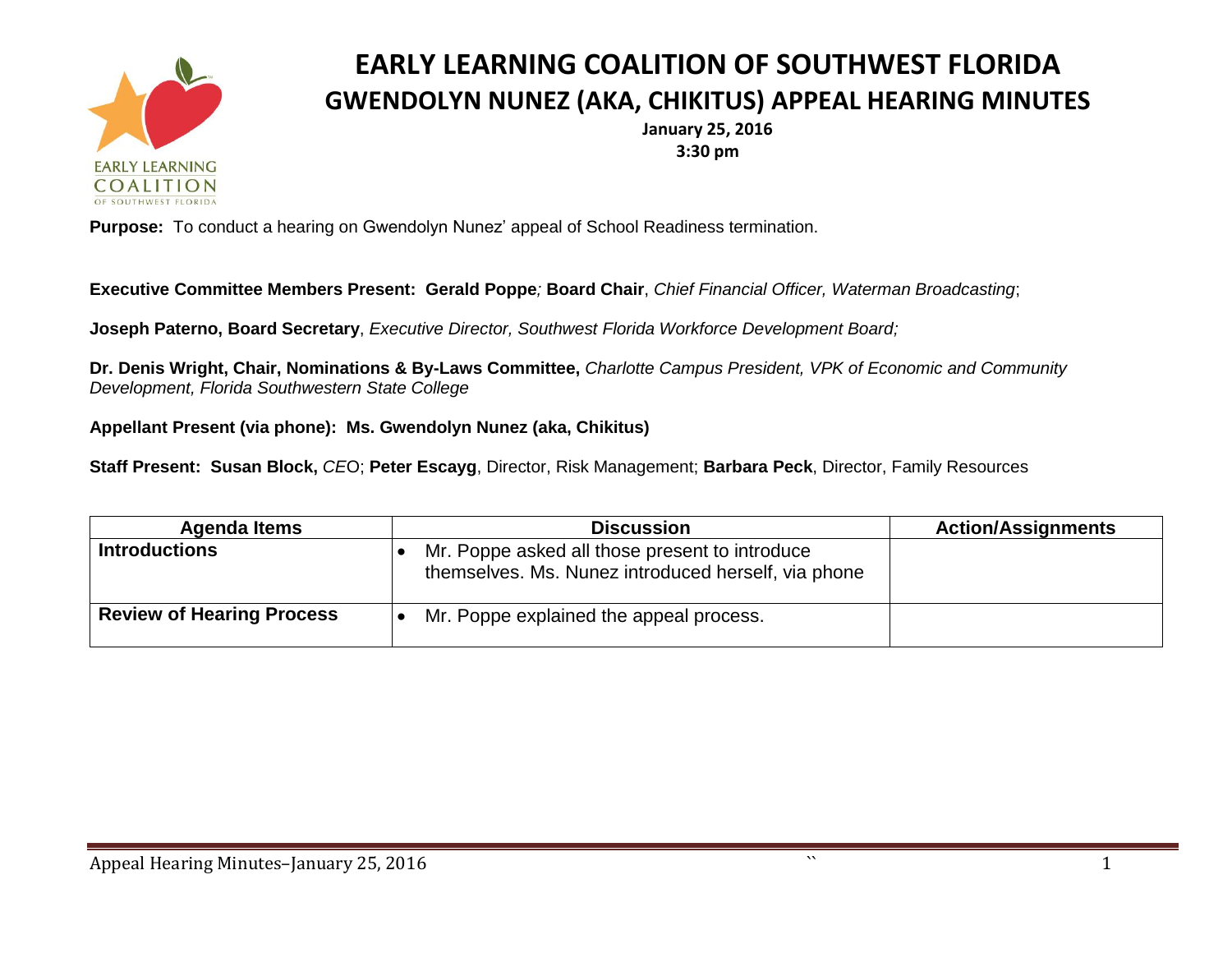| <b>Presentation by Early Learning</b><br><b>Coalition Staff</b> | Mr. Peter Escayg, discussed the application and<br>$\bullet$<br>redetermination process. Mr. Escayg presented a<br>chronological history of Ms. Nunez's School<br>Readiness (SR) file.<br>Ms. Block clarified the Coalition's state rules for child<br>care subsidy require the client to notify the Coalition of<br>changes within 10 days. Ms. Nunez did not report her<br>marriage on April 11, 2015 nor did she report<br>additional income receive from child support. The<br>earliest available document verifies that child support<br>was received as of July 6, 2015. It may have been<br>received earlier however, records were unavailable to<br>the Coalition to verify the actual start date of child<br>support.<br>Ms. Block noted that Ms. Nunez did not dispute the<br>original decision to terminate child care services.<br>Request for an appeal hearing was received after the<br>Coalition notified Ms. Nunez that she needed to repay<br>funds owed to the Coalition.<br>Committee members asked a few clarifying questions<br>$\bullet$<br>of staff. |                                                                                                                                                             |
|-----------------------------------------------------------------|------------------------------------------------------------------------------------------------------------------------------------------------------------------------------------------------------------------------------------------------------------------------------------------------------------------------------------------------------------------------------------------------------------------------------------------------------------------------------------------------------------------------------------------------------------------------------------------------------------------------------------------------------------------------------------------------------------------------------------------------------------------------------------------------------------------------------------------------------------------------------------------------------------------------------------------------------------------------------------------------------------------------------------------------------------------------------|-------------------------------------------------------------------------------------------------------------------------------------------------------------|
| <b>Presentation of Appeal by Ms.</b><br><b>Nunez</b>            | Ms. Nunez presented her information.<br>$\bullet$<br>Committee members asked a few clarifying questions<br>of Ms. Nunez.                                                                                                                                                                                                                                                                                                                                                                                                                                                                                                                                                                                                                                                                                                                                                                                                                                                                                                                                                     |                                                                                                                                                             |
| <b>Conclusion of Appeal Hearing</b>                             | All in attendance except the committee members were<br>$\bullet$<br>excused.<br>The committee members deliberated and came to a<br>determination.                                                                                                                                                                                                                                                                                                                                                                                                                                                                                                                                                                                                                                                                                                                                                                                                                                                                                                                            | The committee drafted<br>minutes for the appeal hearing<br>and approved them. The<br>original draft was signed by all<br>three members of the<br>committee. |